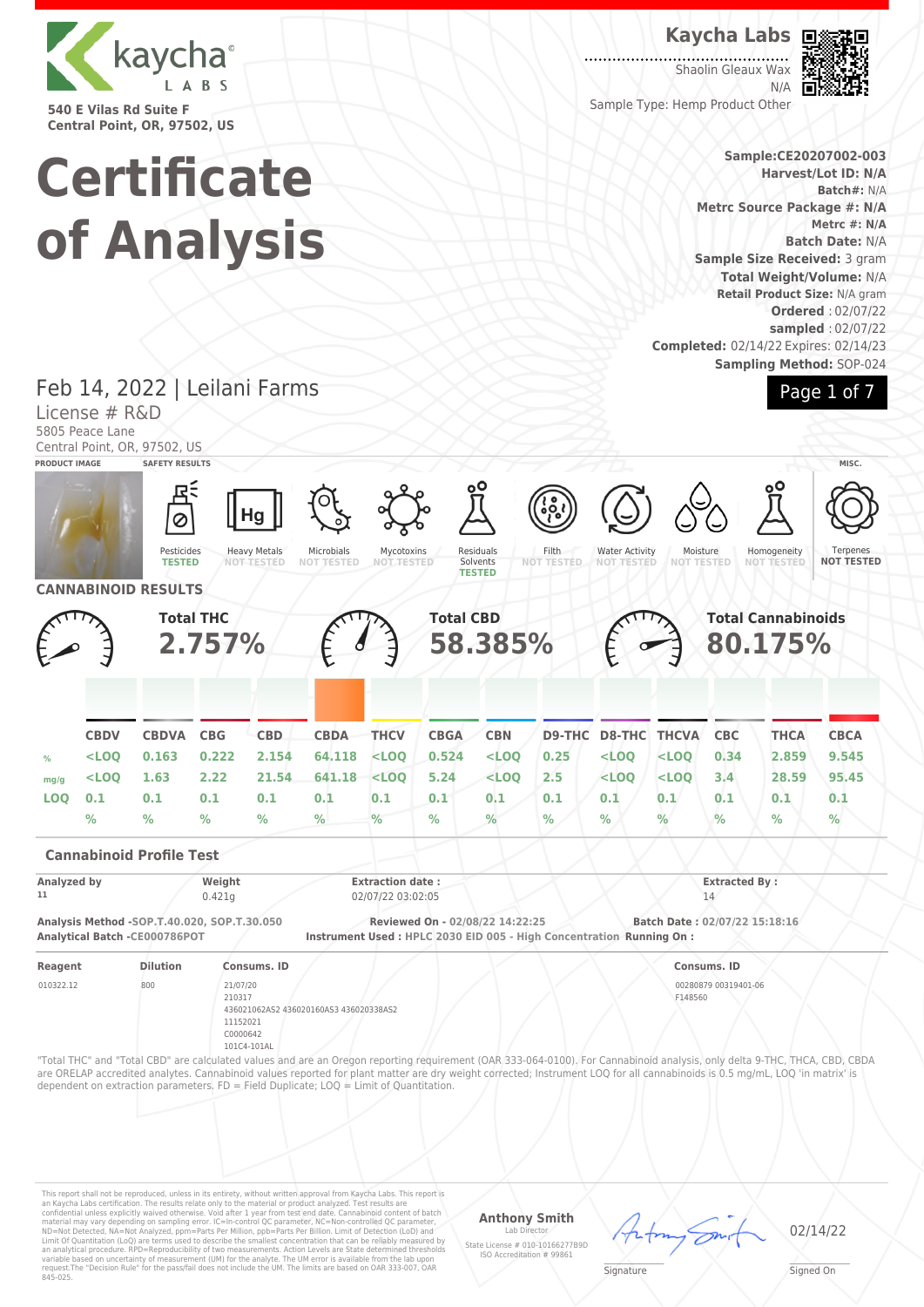

**Kaycha Labs**

Shaolin Gleaux Wax N/A

Sample Type : Hemp Product Other



**540 E Vilas Rd Suite F Central Point, OR, 97502, US**

# **Certificate of Analysis**

#### **Leilani Farms**

5805 Peace Lane Central Point, OR, 97502, US **Telephone:** (541) 840-7008 **Email:** leilanifarms4@gmail.com **License#:** R&D

**Sample : CE20207002-003 Harvest/Lot ID: N/A Batch# :** N/A **Sampled :** 02/07/22 **Ordered :** 02/07/22

**Sample Size Received :** 3 gram **Total Weight/Volume :** N/A **Completed :** 02/14/22 **Expires:** 02/14/23 **Sample Method :** SOP-024



## 흲

### **Pesticides TESTED**

| <b>Pesticides</b>        | LOQ  | Units | <b>Action</b><br>Level | <b>Pass/FailResult</b> |
|--------------------------|------|-------|------------------------|------------------------|
| <b>ABAMECTIN</b>         | 0.25 | ppm   | 0.5                    | $<$ LOO                |
| <b>ACEPHATE</b>          | 0.2  | ppm   | 0.4                    | $<$ LOQ                |
| <b>ACEOUINOCYL</b>       | 1    | ppm   | $\overline{2}$         | $<$ LOQ                |
| <b>ACETAMIPRID</b>       | 0.1  | ppm   | 0.2                    | $<$ LOO                |
| <b>ALDICARB</b>          | 0.2  | ppm   | 0.4                    | $<$ LOQ                |
| <b>AZOXYSTROBIN</b>      | 0.1  | ppm   | 0.2                    | $<$ LOO                |
| <b>BIFENAZATE</b>        | 0.1  | ppm   | 0.2                    | $<$ LOO                |
| <b>BIFENTHRIN</b>        | 0.1  | ppm   | 0.2                    | $<$ LOO                |
| <b>BOSCALID</b>          | 0.2  | ppm   | 0.4                    | $<$ LOO                |
| <b>CARBARYL</b>          | 0.1  | ppm   | 0.2                    | $<$ LOQ                |
| <b>CARBOFURAN</b>        | 0.1  | ppm   | 0.2                    | $<$ LOQ                |
| CHLORANTRANILIPROLE      | 0.1  | ppm   | 0.2                    | $<$ LOQ                |
| <b>CHLORPYRIFOS</b>      | 0.1  | ppm   | 0.2                    | $<$ LOQ                |
| <b>CLOFENTEZINE</b>      | 0.1  | ppm   | 0.2                    | $<$ LOO                |
| <b>DAMINOZIDE</b>        | 0.5  | ppm   | 1                      | $<$ LOQ                |
| <b>DDVP (DICHLORVOS)</b> | 0.5  | ppm   | $\mathbf{1}$           | $<$ LOO                |
| <b>DIAZINON</b>          | 0.1  | ppm   | 0.2                    | $<$ LOO                |
| <b>DIMETHOATE</b>        | 0.1  | ppm   | 0.2                    | $<$ LOO                |
| <b>ETHOPROPHOS</b>       | 0.1  | ppm   | 0.2                    | $<$ LOO                |
| <b>ETOFENPROX</b>        | 0.2  | ppm   | 0.4                    | $<$ LOQ                |
| <b>ETOXAZOLE</b>         | 0.1  | ppm   | 0.2                    | $<$ LOQ                |
| <b>FENOXYCARB</b>        | 0.1  | ppm   | 0.2                    | $<$ LOO                |
| <b>FENPYROXIMATE</b>     | 0.2  | ppm   | 0.4                    | $<$ LOO                |
| <b>FIPRONIL</b>          | 0.2  | ppm   | 0.4                    | $<$ LOO                |
| <b>FLONICAMID</b>        | 0.5  | ppm   | $\mathbf{1}$           | $<$ LOO                |
| <b>FLUDIOXONIL</b>       | 0.2  | ppm   | 0.4                    | $<$ LOO                |
| <b>HEXYTHIAZOX</b>       | 0.5  | ppm   | $\mathbf{1}$           | $<$ LOO                |
| <b>IMAZALIL</b>          | 0.1  | ppm   | 0.2                    | $<$ LOO                |
| <b>IMIDACLOPRID</b>      | 0.2  | ppm   | 0.4                    | $<$ LOO                |
| <b>KRESOXIM-METHYL</b>   | 0.2  | ppm   | 0.4                    | $<$ LOO                |
| <b>MALATHION</b>         | 0.1  | ppm   | 0.2                    | $<$ LOO                |
| METALAXYL                | 0.1  | ppm   | 0.2                    | $<$ LOO                |
| <b>METHIOCARB</b>        | 0.1  | ppm   | 0.2                    | $<$ LOQ                |
| <b>METHOMYL</b>          | 0.2  | ppm   | 0.4                    | $<$ LOQ                |
| <b>MYCLOBUTANIL</b>      | 0.1  | ppm   | 0.2                    | $<$ LOO                |
| <b>NALED</b>             | 0.25 | ppm   | 0.5                    | $<$ LOO                |
| <b>OXAMYL</b>            | 0.5  | ppm   | $\mathbf{1}$           | $<$ LOO                |
| <b>PACLOBUTRAZOL</b>     | 0.2  | ppm   | 0.4                    | $<$ LOO                |
| <b>PERMETHRINS</b>       | 0.1  | ppm   | 0.2                    | $<$ LOO                |
| <b>PHOSMET</b>           | 0.1  | ppm   | 0.2                    | $<$ LOQ                |
| PIPERONYL BUTOXIDE       | 1    | ppm   | $\overline{2}$         | $<$ LOQ                |
| <b>PRALLETHRIN</b>       | 0.1  | ppm   | 0.2                    | $<$ LOQ                |
| <b>PROPICONAZOLE</b>     | 0.2  | ppm   | 0.4                    | $<$ LOQ                |
| <b>PROPOXUR</b>          | 0.1  | ppm   | 0.2                    | $<$ LOQ                |
| <b>PYRETHRINS</b>        | 0.5  | ppm   | $\mathbf{1}$           | $<$ LOQ                |
| <b>PYRIDABEN</b>         | 0.1  | ppm   | 0.2                    | $<$ LOO                |
|                          |      |       |                        |                        |

| <b>Pesticides</b>            | LOO | Units | <b>Action</b><br>Level | <b>Pass/Fail Result</b> |
|------------------------------|-----|-------|------------------------|-------------------------|
| <b>SPINOSAD</b>              | 0.1 | ppm   | 0.2                    | $<$ LOQ                 |
| <b>SPIROMESIFEN</b>          | 0.1 | ppm   | 0.2                    | $<$ LOQ                 |
| <b>SPIROTETRAMAT</b>         | 0.1 | ppm   | 0.2                    | $<$ LOQ                 |
| <b>SPIROXAMINE</b>           | 0.2 | ppm   | 0.4                    | $<$ LOO                 |
| <b>TEBUCONAZOLE</b>          | 0.2 | ppm   | 0.4                    | $<$ LOQ                 |
| <b>THIACLOPRID</b>           | 0.1 | ppm   | 0.2                    | $<$ LOQ                 |
| <b>THIAMETHOXAM</b>          | 0.1 | ppm   | 0.2                    | $<$ LOQ                 |
| <b>TRIFLOXYSTROBIN</b>       | 0.1 | ppm   | 0.2                    | $<$ LOQ                 |
| MGK-264 *                    | 0.1 | ppm   | 0.2                    | $<$ LOQ                 |
| <b>METHYL PARATHION *</b>    | 0.1 | ppm   | 0.2                    | $<$ LOQ                 |
| <b>CYPERMETHRIN *</b>        | 0.5 | ppm   | 1                      | $<$ LOQ                 |
| <b>CYFLUTHRIN*</b>           | 0.5 | ppm   | 1                      | $<$ LOQ                 |
| <b>CHLORFENAPYR *</b>        | 0.5 | ppm   | 0.5                    | $<$ LOQ                 |
| ロミ<br><b>Pesticides</b><br>ø |     |       |                        | <b>TESTED</b>           |

| Analyzed by<br>12, 12<br>Analysis Method - SOP.T.30.060, SOP.T.40.060,<br>Analytical Batch - CE000792PES, CE000793VOL |    | Weight<br>0.508a                                                                                            | <b>Extraction date</b><br>02/08/22 04:02:12                       | <b>Extracted By</b><br>14.14                                                                        |  |
|-----------------------------------------------------------------------------------------------------------------------|----|-------------------------------------------------------------------------------------------------------------|-------------------------------------------------------------------|-----------------------------------------------------------------------------------------------------|--|
|                                                                                                                       |    |                                                                                                             | Instrument Used: LCMSMS 8050 EID:0081-0085 , GCMS-T08040 EID:0133 |                                                                                                     |  |
|                                                                                                                       |    |                                                                                                             |                                                                   | Running On: 02/08/22 16:43:23, 02/08/22 16:46:58 Batch Date: 02/08/22 16:29:10                      |  |
| Reagent<br>012522.R35                                                                                                 | 10 | <b>Dilution</b> Consumables ID<br>21/07/20<br>210317<br>11152021<br>C0000642<br>12315-120CC-120D<br>9792001 | 436021062AS2 436020160AS3 436020338AS2<br>00280879 00319401-06    |                                                                                                     |  |
|                                                                                                                       |    |                                                                                                             |                                                                   | Samples prepared and quantitatively analyzed by LC-MS/MS & GC-MS/MS. Results above the action level |  |

Samples prepared and quantitatively analyzed by LC-MS/MS & GC-MS/MS. Results above the action level fail Oregon state testing requirements for cannabis and hemp. LOQ= Limit of Quantitation; PPM= Parts per million; ND= Not detected; NT= Not tested; AC= Above calibration range. PASS/FAIL status based on OAR 333-007-0400. \*

This report shall not be reproduced, unless in its entirety, without written approval from Kaycha Labs. This report is<br>an Kaycha Labs certification. The results relate only to the material or product analyzed. Test result

#### **Anthony Smith**

Lab Director State License # 010-10166277B9D ISO Accreditation # 99861



02/14/22

 $\mathscr{L}\setminus\mathscr{L}$ **Signature**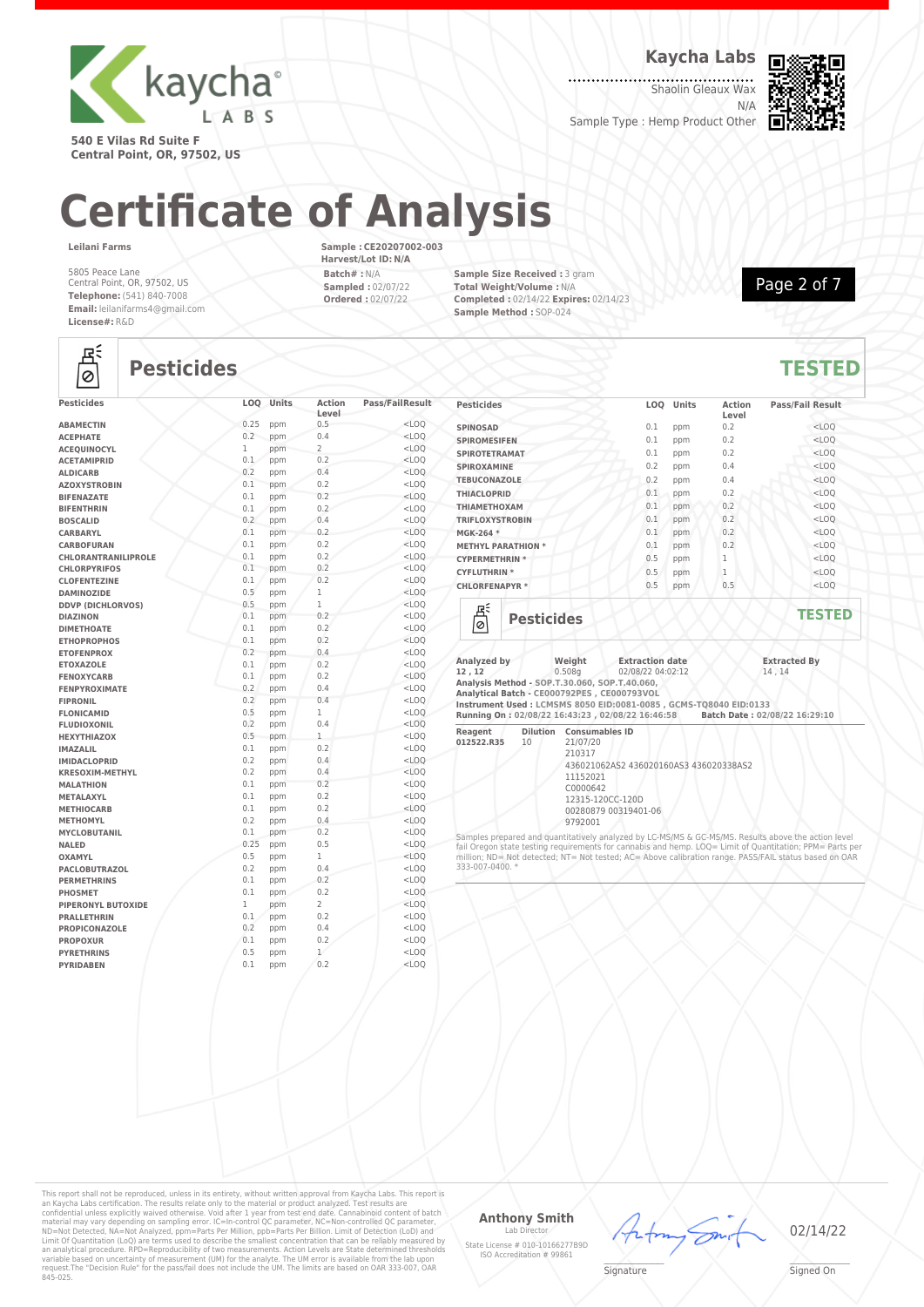

**Kaycha Labs**

Shaolin Gleaux Wax N/A

Sample Type : Hemp Product Other



**540 E Vilas Rd Suite F Central Point, OR, 97502, US**

# **Certificate of Analysis**

**Leilani Farms**

5805 Peace Lane Central Point, OR, 97502, US **Telephone:** (541) 840-7008 **Email:** leilanifarms4@gmail.com **License#:** R&D

**Sample : CE20207002-003 Harvest/Lot ID: N/A Batch# :** N/A **Sampled :** 02/07/22 **Ordered :** 02/07/22

**Sample Size Received :** 3 gram **Total Weight/Volume :** N/A **Completed :** 02/14/22 **Expires:** 02/14/23 **Sample Method :** SOP-024

Page 3 of 7

## **Lo**

## **Residual Solvents TESTED**

| Solvent<br>Units<br>LOQ<br>Pass/Fail<br><b>Result</b><br><b>Action Level</b><br>1-4 DIOXANE<br>190<br>$<$ LOQ<br>380<br>ppm<br>2-BUTANOL<br>2500<br>$<$ LOQ<br>5000<br>ppm<br>2-ETHOXYETHANOL<br>80<br>160<br>$<$ LOO<br>ppm<br>2-PROPANOL<br>2500<br>5000<br>$<$ LOQ<br>ppm<br><b>ACETONE</b><br>2500<br>$<$ LOQ<br>5000<br>ppm<br><b>ACETONITRILE</b><br>205<br>410<br>$<$ LOQ<br>ppm<br>$\overline{2}$<br><b>BENZENE</b><br>$<$ LOQ<br>ppm<br><b>BUTANES</b><br>1250<br>5000<br>2723.538<br>ppm<br>35<br><b>CUMENE</b><br>70<br>$<$ LOQ<br>ppm<br>CYCLOHEXANE<br>3880<br>$<$ LOQ<br>1940<br>ppm<br><b>DICHLOROMETHANE</b><br>300<br>600<br>$<$ LOO<br>ppm<br>500<br><b>ETHANOL</b><br>1000000<br>$<$ LOQ<br>ppm<br><b>ETHYL ACETATE</b><br>$<$ LOQ<br>2500<br>5000<br>ppm<br><b>ETHYL ETHER</b><br>2500<br>5000<br>$<$ LOQ<br>ppm<br><b>ETHYLENE GLYCOL</b><br>620<br>310<br>$<$ LOQ<br>ppm<br><b>ETHYLENE OXIDE</b><br>25<br>50<br>$<$ LOQ<br>ppm<br><b>HEPTANE</b><br>2500<br>5000<br>$<$ LOQ<br>ppm<br><b>HEXANES</b><br>15<br>290<br>$<$ LOQ<br>ppm<br><b>ISOPROPYL ACETATE</b><br>2500<br>5000<br>$<$ LOQ<br>ppm<br><b>METHANOL</b><br>3000<br>$<$ LOQ<br>1500<br>ppm<br><b>PENTANES</b><br>833<br>5000<br>$<$ LOO<br>ppm<br><b>PROPANE</b><br>2500<br>5000<br>$<$ LOQ<br>ppm<br><b>TETRAHYDROFURAN</b><br>360<br>720<br>$<$ LOQ<br>ppm<br><b>TOLUENE</b><br>445<br>890<br>$<$ LOO<br>ppm<br><b>XYLENES</b><br>271<br>2170<br>$<$ LOQ<br>ppm | $\overline{\phantom{0}}$ |  |  |  |
|------------------------------------------------------------------------------------------------------------------------------------------------------------------------------------------------------------------------------------------------------------------------------------------------------------------------------------------------------------------------------------------------------------------------------------------------------------------------------------------------------------------------------------------------------------------------------------------------------------------------------------------------------------------------------------------------------------------------------------------------------------------------------------------------------------------------------------------------------------------------------------------------------------------------------------------------------------------------------------------------------------------------------------------------------------------------------------------------------------------------------------------------------------------------------------------------------------------------------------------------------------------------------------------------------------------------------------------------------------------------------------------------------------------------------------------------------|--------------------------|--|--|--|
|                                                                                                                                                                                                                                                                                                                                                                                                                                                                                                                                                                                                                                                                                                                                                                                                                                                                                                                                                                                                                                                                                                                                                                                                                                                                                                                                                                                                                                                      |                          |  |  |  |
|                                                                                                                                                                                                                                                                                                                                                                                                                                                                                                                                                                                                                                                                                                                                                                                                                                                                                                                                                                                                                                                                                                                                                                                                                                                                                                                                                                                                                                                      |                          |  |  |  |
|                                                                                                                                                                                                                                                                                                                                                                                                                                                                                                                                                                                                                                                                                                                                                                                                                                                                                                                                                                                                                                                                                                                                                                                                                                                                                                                                                                                                                                                      |                          |  |  |  |
|                                                                                                                                                                                                                                                                                                                                                                                                                                                                                                                                                                                                                                                                                                                                                                                                                                                                                                                                                                                                                                                                                                                                                                                                                                                                                                                                                                                                                                                      |                          |  |  |  |
|                                                                                                                                                                                                                                                                                                                                                                                                                                                                                                                                                                                                                                                                                                                                                                                                                                                                                                                                                                                                                                                                                                                                                                                                                                                                                                                                                                                                                                                      |                          |  |  |  |
|                                                                                                                                                                                                                                                                                                                                                                                                                                                                                                                                                                                                                                                                                                                                                                                                                                                                                                                                                                                                                                                                                                                                                                                                                                                                                                                                                                                                                                                      |                          |  |  |  |
|                                                                                                                                                                                                                                                                                                                                                                                                                                                                                                                                                                                                                                                                                                                                                                                                                                                                                                                                                                                                                                                                                                                                                                                                                                                                                                                                                                                                                                                      |                          |  |  |  |
|                                                                                                                                                                                                                                                                                                                                                                                                                                                                                                                                                                                                                                                                                                                                                                                                                                                                                                                                                                                                                                                                                                                                                                                                                                                                                                                                                                                                                                                      |                          |  |  |  |
|                                                                                                                                                                                                                                                                                                                                                                                                                                                                                                                                                                                                                                                                                                                                                                                                                                                                                                                                                                                                                                                                                                                                                                                                                                                                                                                                                                                                                                                      |                          |  |  |  |
|                                                                                                                                                                                                                                                                                                                                                                                                                                                                                                                                                                                                                                                                                                                                                                                                                                                                                                                                                                                                                                                                                                                                                                                                                                                                                                                                                                                                                                                      |                          |  |  |  |
|                                                                                                                                                                                                                                                                                                                                                                                                                                                                                                                                                                                                                                                                                                                                                                                                                                                                                                                                                                                                                                                                                                                                                                                                                                                                                                                                                                                                                                                      |                          |  |  |  |
|                                                                                                                                                                                                                                                                                                                                                                                                                                                                                                                                                                                                                                                                                                                                                                                                                                                                                                                                                                                                                                                                                                                                                                                                                                                                                                                                                                                                                                                      |                          |  |  |  |
|                                                                                                                                                                                                                                                                                                                                                                                                                                                                                                                                                                                                                                                                                                                                                                                                                                                                                                                                                                                                                                                                                                                                                                                                                                                                                                                                                                                                                                                      |                          |  |  |  |
|                                                                                                                                                                                                                                                                                                                                                                                                                                                                                                                                                                                                                                                                                                                                                                                                                                                                                                                                                                                                                                                                                                                                                                                                                                                                                                                                                                                                                                                      |                          |  |  |  |
|                                                                                                                                                                                                                                                                                                                                                                                                                                                                                                                                                                                                                                                                                                                                                                                                                                                                                                                                                                                                                                                                                                                                                                                                                                                                                                                                                                                                                                                      |                          |  |  |  |
|                                                                                                                                                                                                                                                                                                                                                                                                                                                                                                                                                                                                                                                                                                                                                                                                                                                                                                                                                                                                                                                                                                                                                                                                                                                                                                                                                                                                                                                      |                          |  |  |  |
|                                                                                                                                                                                                                                                                                                                                                                                                                                                                                                                                                                                                                                                                                                                                                                                                                                                                                                                                                                                                                                                                                                                                                                                                                                                                                                                                                                                                                                                      |                          |  |  |  |
|                                                                                                                                                                                                                                                                                                                                                                                                                                                                                                                                                                                                                                                                                                                                                                                                                                                                                                                                                                                                                                                                                                                                                                                                                                                                                                                                                                                                                                                      |                          |  |  |  |
|                                                                                                                                                                                                                                                                                                                                                                                                                                                                                                                                                                                                                                                                                                                                                                                                                                                                                                                                                                                                                                                                                                                                                                                                                                                                                                                                                                                                                                                      |                          |  |  |  |
|                                                                                                                                                                                                                                                                                                                                                                                                                                                                                                                                                                                                                                                                                                                                                                                                                                                                                                                                                                                                                                                                                                                                                                                                                                                                                                                                                                                                                                                      |                          |  |  |  |
|                                                                                                                                                                                                                                                                                                                                                                                                                                                                                                                                                                                                                                                                                                                                                                                                                                                                                                                                                                                                                                                                                                                                                                                                                                                                                                                                                                                                                                                      |                          |  |  |  |
|                                                                                                                                                                                                                                                                                                                                                                                                                                                                                                                                                                                                                                                                                                                                                                                                                                                                                                                                                                                                                                                                                                                                                                                                                                                                                                                                                                                                                                                      |                          |  |  |  |
|                                                                                                                                                                                                                                                                                                                                                                                                                                                                                                                                                                                                                                                                                                                                                                                                                                                                                                                                                                                                                                                                                                                                                                                                                                                                                                                                                                                                                                                      |                          |  |  |  |
|                                                                                                                                                                                                                                                                                                                                                                                                                                                                                                                                                                                                                                                                                                                                                                                                                                                                                                                                                                                                                                                                                                                                                                                                                                                                                                                                                                                                                                                      |                          |  |  |  |
|                                                                                                                                                                                                                                                                                                                                                                                                                                                                                                                                                                                                                                                                                                                                                                                                                                                                                                                                                                                                                                                                                                                                                                                                                                                                                                                                                                                                                                                      |                          |  |  |  |
|                                                                                                                                                                                                                                                                                                                                                                                                                                                                                                                                                                                                                                                                                                                                                                                                                                                                                                                                                                                                                                                                                                                                                                                                                                                                                                                                                                                                                                                      |                          |  |  |  |



**Residual Solvents TESTED** 

| Analyzed by | Weight | <b>Extraction date</b> | <b>Extracted By</b> |
|-------------|--------|------------------------|---------------------|
| 12          | 0.019q | 02/08/22 01:02:13      | <b>Select Class</b> |
|             |        |                        |                     |

**Analysis Method -Residual solvents screening is performed using GC-MS to OAR 333-007-0410 specification.**

**Analytical Batch -CE000789SOL Reviewed On - 02/09/22 13:31:17 Instrument Used : GCMS-QP2020 EID:0170 Running On : 02/08/22 13:43:17**

**Batch Date : 02/08/22 13:39:55**

1

**Reagent Dilution Consumables ID**

Residual solvents screening is performed using GC-MS to OAR 333-007-0410 specification. \*Ethanol is not an accredited analyte and not an OAR 333-007-0410 requirement; There is no action limit and is only tested and reported as a courtesy.

This report shall not be reproduced, unless in its entirety, without written approval from Kaycha Labs. This report is<br>an Kaycha Labs certification. The results relate only to the material or product analyzed. Test result

#### **Anthony Smith**

Lab Director State License # 010-10166277B9D ISO Accreditation # 99861



02/14/22

 $\mathscr{L}\setminus\mathscr{L}$ **Signature**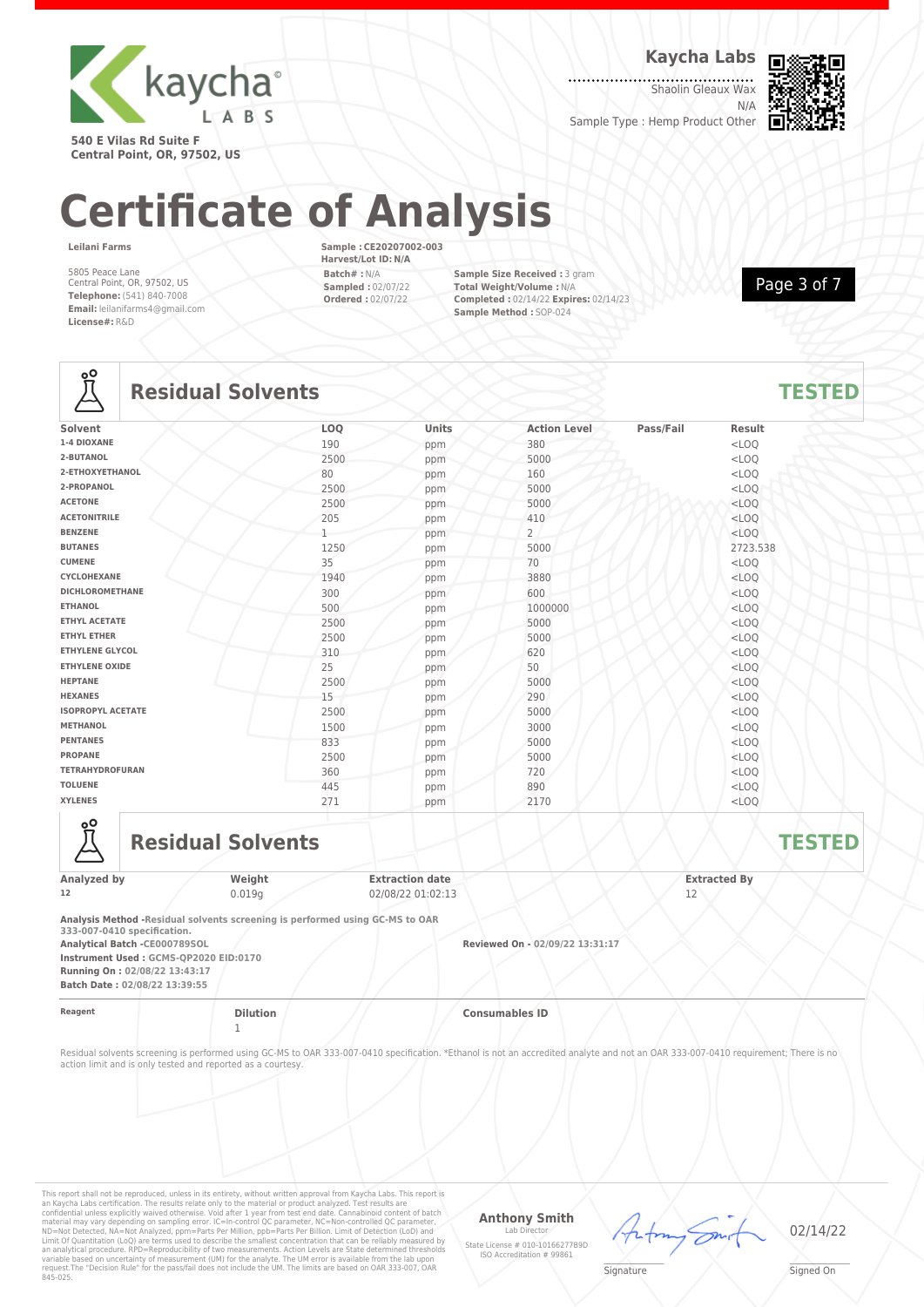

.......................<br>Shaolin Gleaux Wax N/A Sample Type : Hemp Product Other



**POTENCY BATCH QC REPORT**

Page 4 of 7

#### **METHOD BLANK**

Å

| <b>Cannabinoid</b> | LOQ | Result       | <b>Units</b>  |
|--------------------|-----|--------------|---------------|
| <b>CBDV_WET</b>    | 0.1 | $\mathbf{0}$ | $\frac{0}{0}$ |
| <b>CBDVA WET</b>   | 0.1 | 0            | $\frac{0}{0}$ |
| THCV_WET           | 0.1 | $\mathbf{0}$ | $\%$          |
| CBD_WET            | 0.1 | $\mathbf{0}$ | $\%$          |
| <b>CBG_WET</b>     | 0.1 | $\mathbf{0}$ | $\%$          |
| <b>CBDA_WET</b>    | 0.1 | $\Omega$     | $\frac{0}{0}$ |
| <b>CBN_WET</b>     | 0.1 |              | $\frac{0}{0}$ |
| <b>CBGA_WET</b>    | 0.1 | 0            | $\%$          |
| THCVA_WET          | 0.1 | $\Omega$     | $\%$          |
| <b>D9-THC_WET</b>  | 0.1 |              | $\%$          |
| <b>D8-THC WET</b>  | 0.1 |              | $\%$          |
| CBC_WET            | 0.1 |              | $\%$          |
| THCA_WET           | 0.1 | $\Omega$     | $\%$          |
| CBC-A_WET          | 0.1 | $\mathbf{0}$ | %             |

#### **Analytical Batch - CE000786POT**

**Instrument Used : HPLC 2030 EID 005 - High Concentration**

| ൠ<br><b>LCS</b><br>دم |     |                 |               |                        |
|-----------------------|-----|-----------------|---------------|------------------------|
| Cannabinoid           | LOQ | <b>Recovery</b> | <b>Units</b>  | <b>Recovery Limits</b> |
| CBG_WET               | 0.1 | 106.5           | $\%$          | 70-130                 |
| <b>CBD_WET</b>        | 0.1 | 104.2           | $\frac{0}{0}$ | 70-130                 |
| <b>CBDA_WET</b>       | 0.1 | 106.5           | $\%$          | 70-130                 |
| THCV_WET              | 0.1 |                 | $\%$          | 70-130                 |
| CBGA_WET              | 0.1 | 99.3            | $\%$          | 70-130                 |

| <b>CBN WET</b>                   | $\cup$ . $\perp$ | 105   |               | 70-130 |  |
|----------------------------------|------------------|-------|---------------|--------|--|
| <b>D9-THC WET</b>                | v.s              | 104.7 | $\frac{0}{0}$ | 70-130 |  |
| CBC_WET                          | U.L              | 106.4 | ℆             | 70-130 |  |
| <b>THCA WET</b>                  | $U \cdot L$      | 104.1 | ℅             | 70-130 |  |
| <b>CBC-A WET</b>                 | $U \cdot L$      | 106.7 | %             | 70-130 |  |
| Application I Dotate CEOSSTOCHAT |                  |       |               |        |  |

**Analytical Batch - CE000786POT Instrument Used : HPLC 2030 EID 005 - High Concentration**

This report shall not be reproduced, unless in its entirety, without written approval from Kaycha Labs. This report is<br>an Kaycha Labs certification. The results relate only to the material or product analyzed. Test result

#### **Anthony Smith**

Lab D State License # 010-10166277B9D ISO Accreditation # 99861 En,

02/14/22

 $\mathscr{L}\setminus\mathscr{L}$ **Signature** 

frfm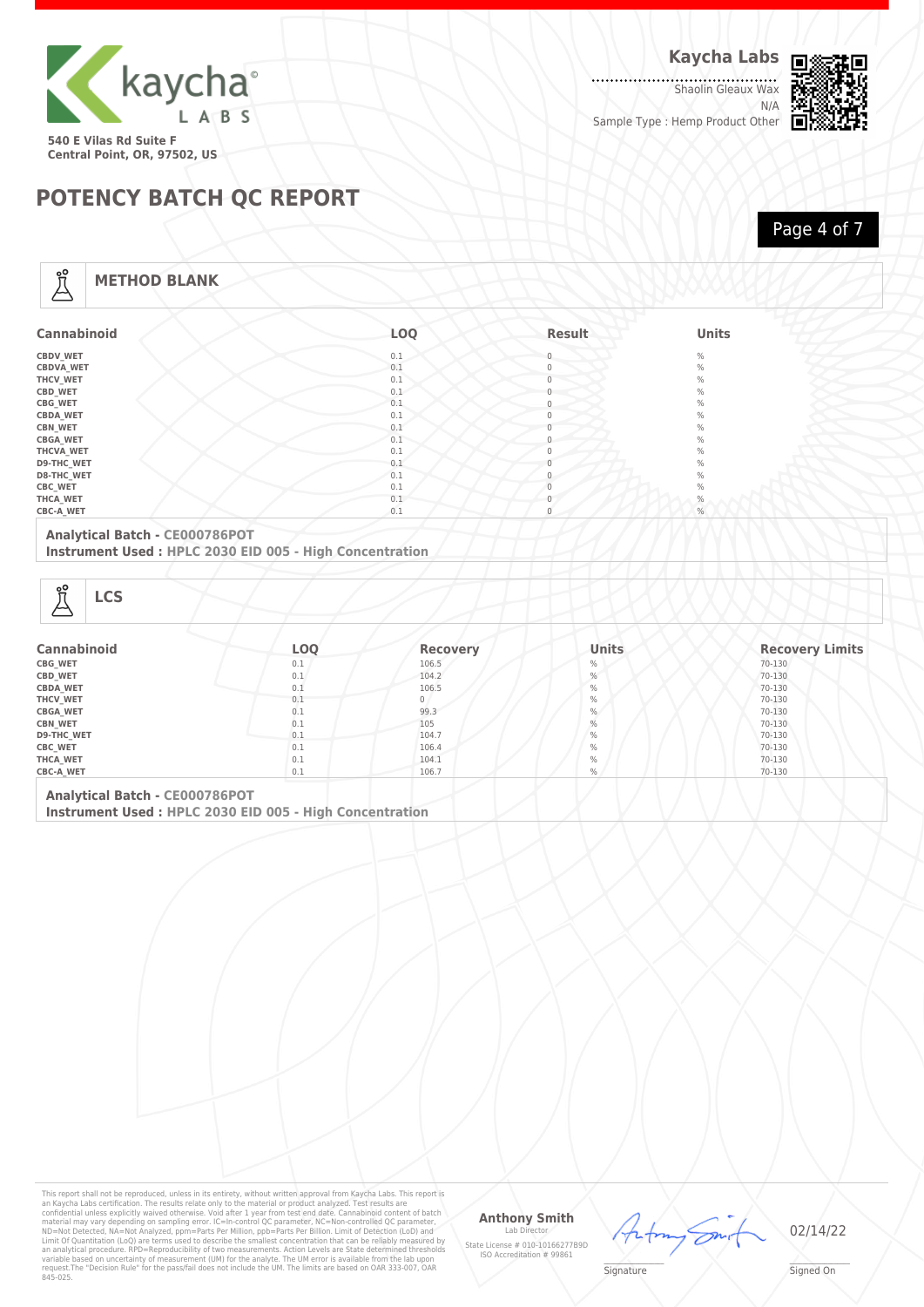

......................<br>Shaolin Gleaux Wax N/A Sample Type : Hemp Product Other



Page 5 of 7

**SOLVENT BATCH QC REPORT**

#### **METHOD BLANK**

Å

| <b>Residual</b>          | <b>LOO</b> | <b>Result</b> | <b>Units</b> |
|--------------------------|------------|---------------|--------------|
| <b>PROPANE</b>           | 2500       | $<$ LOQ       | ppm          |
| <b>METHANOL</b>          | 1500       | $<$ LOQ       | ppm          |
| <b>ETHYLENE OXIDE</b>    | 25         | $<$ LOQ       | ppm          |
| <b>ETHANOL</b>           | 500        | $<$ LOQ       | ppm          |
| <b>ETHYL ETHER</b>       | 2500       | $<$ LOQ       | ppm          |
| <b>ACETONE</b>           | 2500       | $<$ LOQ       | ppm          |
| 2-PROPANOL               | 2500       | $<$ LOQ       | ppm          |
| <b>ACETONITRILE</b>      | 205        | $<$ LOQ       | ppm          |
| <b>DICHLOROMETHANE</b>   | 300        | $<$ LOQ       | ppm          |
| <b>ETHYL ACETATE</b>     | 2500       | $<$ LOQ       | ppm          |
| 2-BUTANOL                | 2500       | $<$ LOQ       | ppm          |
| <b>TETRAHYDROFURAN</b>   | 360        | $<$ LOQ       | ppm          |
| CYCLOHEXANE              | 1940       | $<$ LOQ       | ppm          |
| <b>ISOPROPYL ACETATE</b> | 2500       | $<$ LOQ       | ppm          |
| <b>BENZENE</b>           |            | $<$ LOQ       | ppm          |
| <b>HEPTANE</b>           | 2500       | $<$ LOQ       | ppm          |
| 1-4 DIOXANE              | 190        | $<$ LOQ       | ppm          |
| 2-ETHOXYETHANOL          | 80         | $<$ LOQ       | ppm          |
| <b>ETHYLENE GLYCOL</b>   | 310        | $<$ LOQ       | ppm          |
| <b>TOLUENE</b>           | 445        | $<$ LOQ       | ppm          |
| <b>CUMENE</b>            | 35         | $<$ LOQ       | ppm          |

#### **Analytical Batch - CE000789SOL**

**Instrument Used : GCMS-QP2020 EID:0170**

| <b>Residual</b>          | <b>LOQ</b> | <b>Recovery</b> | Units | <b>Recovery Limits</b> |
|--------------------------|------------|-----------------|-------|------------------------|
| 1-4 DIOXANE              | 190        | 92.2            | ppm   | 50-150                 |
| 2-BUTANOL                | 2500       | 91.8            | ppm   | 50-150                 |
| 2-ETHOXYETHANOL          | 80         | 90.2            | ppm   | 50-150                 |
| 2-PROPANOL               | 2500       | 91.7            | ppm   | 50-150                 |
| <b>ACETONE</b>           | 2500       | 89              | ppm   | 50-150                 |
| <b>ACETONITRILE</b>      | 205        | 89.8            | ppm   | 50-150                 |
| <b>BENZENE</b>           |            | 90.1            | ppm   | 50-150                 |
| <b>CUMENE</b>            | 35         | 111.6           | ppm   | 50-150                 |
| CYCLOHEXANE              | 1940       | 85.4            | ppm   | 50-150                 |
| <b>DICHLOROMETHANE</b>   | 300        | 87.2            | ppm   | 50-150                 |
| <b>ETHANOL</b>           | 500        | 90.9            | ppm   | 50-150                 |
| <b>ETHYL ACETATE</b>     | 2500       | 88.4            | ppm   | 50-150                 |
| <b>ETHYL ETHER</b>       | 2500       | 79.1            | ppm   | 50-150                 |
| <b>ETHYLENE GLYCOL</b>   | 310        | 77.3            | ppm   | 50-150                 |
| <b>HEPTANE</b>           | 2500       | 79.4            | ppm   | 50-150                 |
| <b>ISOPROPYL ACETATE</b> | 2500       | 90.3            | ppm   | 50-150                 |
| <b>METHANOL</b>          | 1500       | 92.8            | ppm   | 50-150                 |
| <b>TETRAHYDROFURAN</b>   | 360        | 87.6            | ppm   | 50-150                 |
| <b>TOLUENE</b>           | 445        | 89.4            | ppm   | 50-150                 |

**Analytical Batch - CE000789SOL Instrument Used : GCMS-QP2020 EID:0170**

This report shall not be reproduced, unless in its entirety, without written approval from Kaycha Labs. This report is<br>an Kaycha Labs certification. The results relate only to the material or product analyzed. Test result

#### **Anthony Smith**

Lab D State License # 010-10166277B9D ISO Accreditation # 99861



02/14/22

 $\mathscr{L}\setminus\mathscr{L}$ **Signature**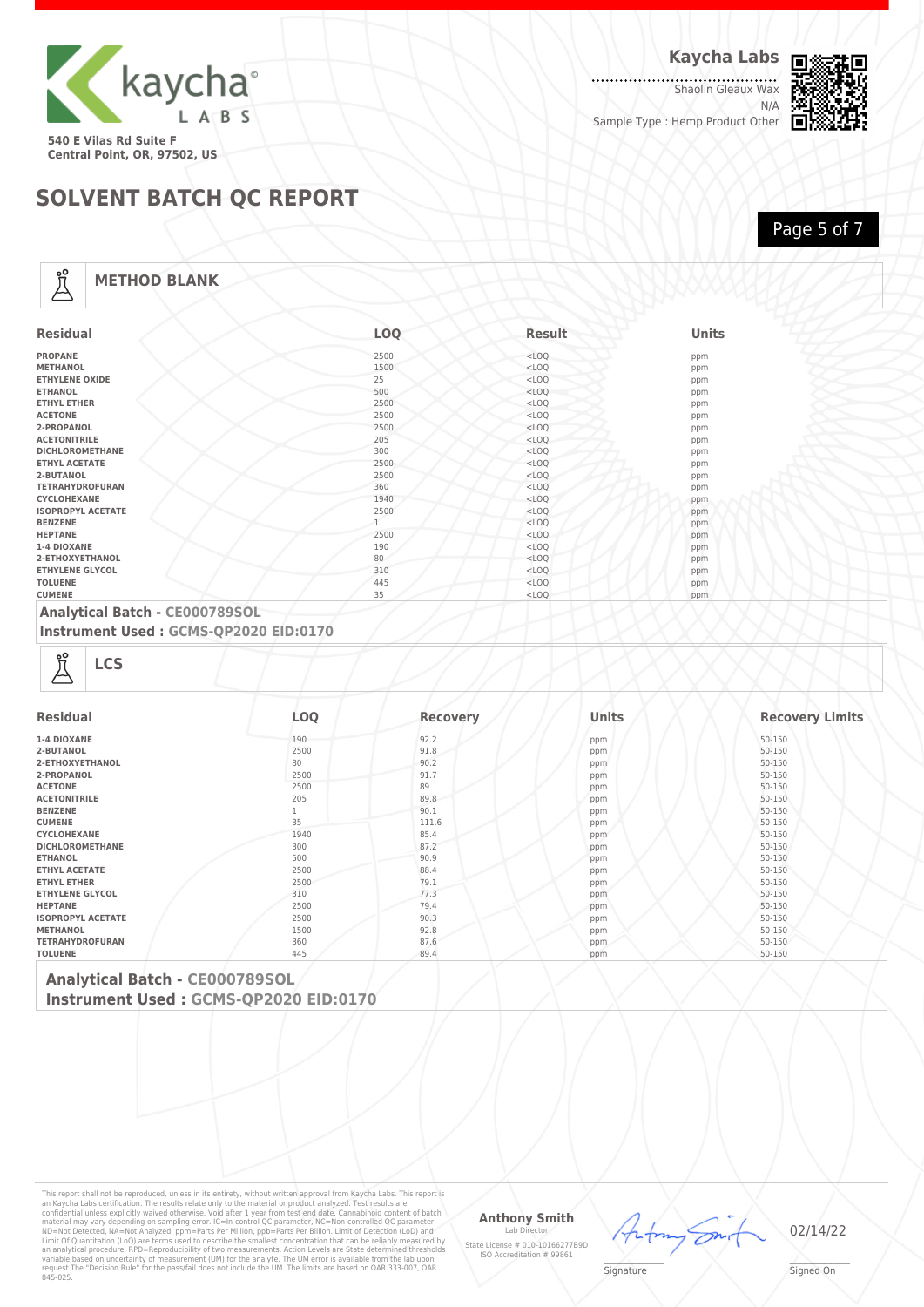

**Kaycha Labs**

......................<br>Shaolin Gleaux Wax N/A

Sample Type : Hemp Product Other



**Central Point, OR, 97502, US**

### **PESTICIDES BATCH QC REPORT**

Page 6 of 7



## **METHOD BLANK**

| <b>Pesticides</b>                      | LOQ        | <b>Result</b>      | Units      |
|----------------------------------------|------------|--------------------|------------|
| <b>DAMINOZIDE</b>                      | 0.5        | $<$ LOO            | ppm        |
| <b>ACEPHATE</b>                        | 0.2        | $<$ LOO            | ppm        |
| <b>FLONICAMID</b>                      | 0.5        | $<$ LOQ            | ppm        |
| <b>OXAMYL</b>                          | 0.5        | $<$ LOQ            | ppm        |
| <b>METHOMYL</b>                        | 0.2        | $<$ LOO            | ppm        |
| ΤΗΙΑΜΕΤΗΟΧΑΜ                           | 0.1        | $<$ LOQ            | ppm        |
| <b>IMIDACLOPRID</b>                    | 0.2        | $<$ LOQ            | ppm        |
| <b>DIMETHOATE</b>                      | 0.1        | $<$ LOQ            | ppm        |
| <b>ACETAMIPRID</b>                     | 0.1        | $<$ LOO            | ppm        |
| <b>THIACLOPRID</b>                     | 0.1        | $<$ LOO            | ppm        |
| <b>ALDICARB</b>                        | 0.2        | $<$ LOQ            | ppm        |
| <b>DDVP (DICHLORVOS)</b>               | 0.5        | $<$ LOQ            | ppm        |
| <b>PROPOXUR</b>                        | 0.1        | $<$ LOO            | ppm        |
| <b>CARBOFURAN</b>                      | 0.1        | $<$ LOO            | ppm        |
| <b>CARBARYL</b>                        | 0.1        | $<$ LOQ            | ppm        |
| <b>IMAZALIL</b>                        | 0.1        | $<$ LOQ            | ppm        |
| <b>METALAXYL</b>                       | 0.1        | $<$ LOO            | ppm        |
| <b>CHLORANTRANILIPROLE</b>             | 0.1        | $<$ LOQ            | ppm        |
| PHOSMET                                | 0.1        | $<$ LOO            | ppm        |
| SPIROXAMINE                            | 0.2        | $<$ LOQ            | ppm        |
| <b>NALED</b>                           | 0.25       | $<$ LOO            | ppm        |
| <b>METHIOCARB</b>                      | 0.1        | $<$ LOQ            | ppm        |
| <b>AZOXYSTROBIN</b><br><b>BOSCALID</b> | 0.1        | $<$ LOQ            | ppm        |
| <b>PACLOBUTRAZOL</b>                   | 0.2        | $<$ LOQ            | ppm        |
| <b>MALATHION</b>                       | 0.2        | $<$ LOO            | ppm        |
| <b>MYCLOBUTANIL</b>                    | 0.1        | $<$ LOQ            | ppm        |
| <b>BIFENAZATE</b>                      | 0.1        | $<$ LOO            | ppm        |
| <b>SPIROTETRAMAT</b>                   | 0.1<br>0.1 | $<$ LOO            | ppm        |
| <b>ETHOPROPHOS</b>                     | 0.1        | $<$ LOQ            | ppm        |
| <b>FENOXYCARB</b>                      | 0.1        | $<$ LOQ<br>$<$ LOO | ppm        |
| <b>KRESOXIM-METHYL</b>                 | 0.2        | $<$ LOO            | ppm        |
| <b>TEBUCONAZOLE</b>                    | 0.2        | $<$ LOO            | ppm        |
| <b>DIAZINON</b>                        | 0.1        | $<$ LOQ            | ppm<br>ppm |
| <b>PROPICONAZOLE</b>                   | 0.2        | $<$ LOQ            | ppm        |
| <b>CLOFENTEZINE</b>                    | 0.1        | $<$ LOO            | ppm        |
| <b>PRALLETHRIN</b>                     | 0.1        | $<$ LOO            | ppm        |
| <b>TRIFLOXYSTROBIN</b>                 | 0.1        | $<$ LOQ            | ppm        |
| PIPERONYL BUTOXIDE                     | 1          | $<$ LOQ            | ppm        |
| <b>CHLORPYRIFOS</b>                    | 0.1        | $<$ LOQ            | ppm        |
| <b>HEXYTHIAZOX</b>                     | 0.5        | $<$ LOQ            | ppm        |
| <b>ETOXAZOLE</b>                       | 0.1        | $<$ LOQ            | ppm        |
| <b>SPIROMESIFEN</b>                    | 0.1        | $<$ LOQ            | ppm        |
| <b>FENPYROXIMATE</b>                   | 0.2        | $<$ LOQ            | ppm        |
| <b>PYRIDABEN</b>                       | 0.1        | $<$ LOQ            | ppm        |
| <b>PERMETHRINS</b>                     | 0.1        | $<$ LOQ            | ppm        |
|                                        |            |                    |            |

| <b>Pesticides</b>         | <b>LOO</b> | <b>Result</b> | <b>Units</b> |  |
|---------------------------|------------|---------------|--------------|--|
| <b>ABAMECTIN</b>          | 0.25       | $<$ LOQ       | ppm          |  |
| <b>ETOFENPROX</b>         | 0.2        | $<$ LOQ       | ppm          |  |
| <b>BIFENTHRIN</b>         | 0.1        | $<$ LOQ       | ppm          |  |
| <b>FLUDIOXONIL</b>        | 0.2        | $<$ LOQ       | ppm          |  |
| <b>FIPRONIL</b>           | 0.2        | $<$ LOQ       | ppm          |  |
| <b>ACEQUINOCYL</b>        | 1          | $<$ LOO       | ppm          |  |
| <b>METHYL PARATHION *</b> | 0.1        | $<$ LOQ       | ppm          |  |
| MGK-264 *                 | 0.1        | $<$ LOQ       | ppm          |  |
| <b>CHLORFENAPYR*</b>      | 0.5        | $<$ LOQ       | ppm          |  |
| <b>CYFLUTHRIN*</b>        | 0.5        | $<$ LOQ       | ppm          |  |
| <b>CYPERMETHRIN *</b>     | 0.5        | $<$ LOQ       | ppm          |  |
| Βś<br><b>Pesticides</b>   |            |               |              |  |
| 01                        |            |               |              |  |

| Analyzed by                                 | Weight | <b>Extraction date</b> | <b>Extracted By</b> |
|---------------------------------------------|--------|------------------------|---------------------|
| 12                                          |        | NΑ                     | <b>NA</b>           |
| Analytical Batch - CE000792PES.CE000793VOL  |        |                        |                     |
| Instrument Used : LCMSMS 8050 EID:0081-0085 |        |                        |                     |

This report shall not be reproduced, unless in its entirety, without written approval from Kaycha Labs. This report is<br>an Kaycha Labs certification. The results relate only to the material or product analyzed. Test result

#### **Anthony Smith** Lab D

State License # 010-10166277B9D ISO Accreditation # 99861



02/14/22

 $\mathscr{L}\setminus\mathscr{L}$ **Signature**